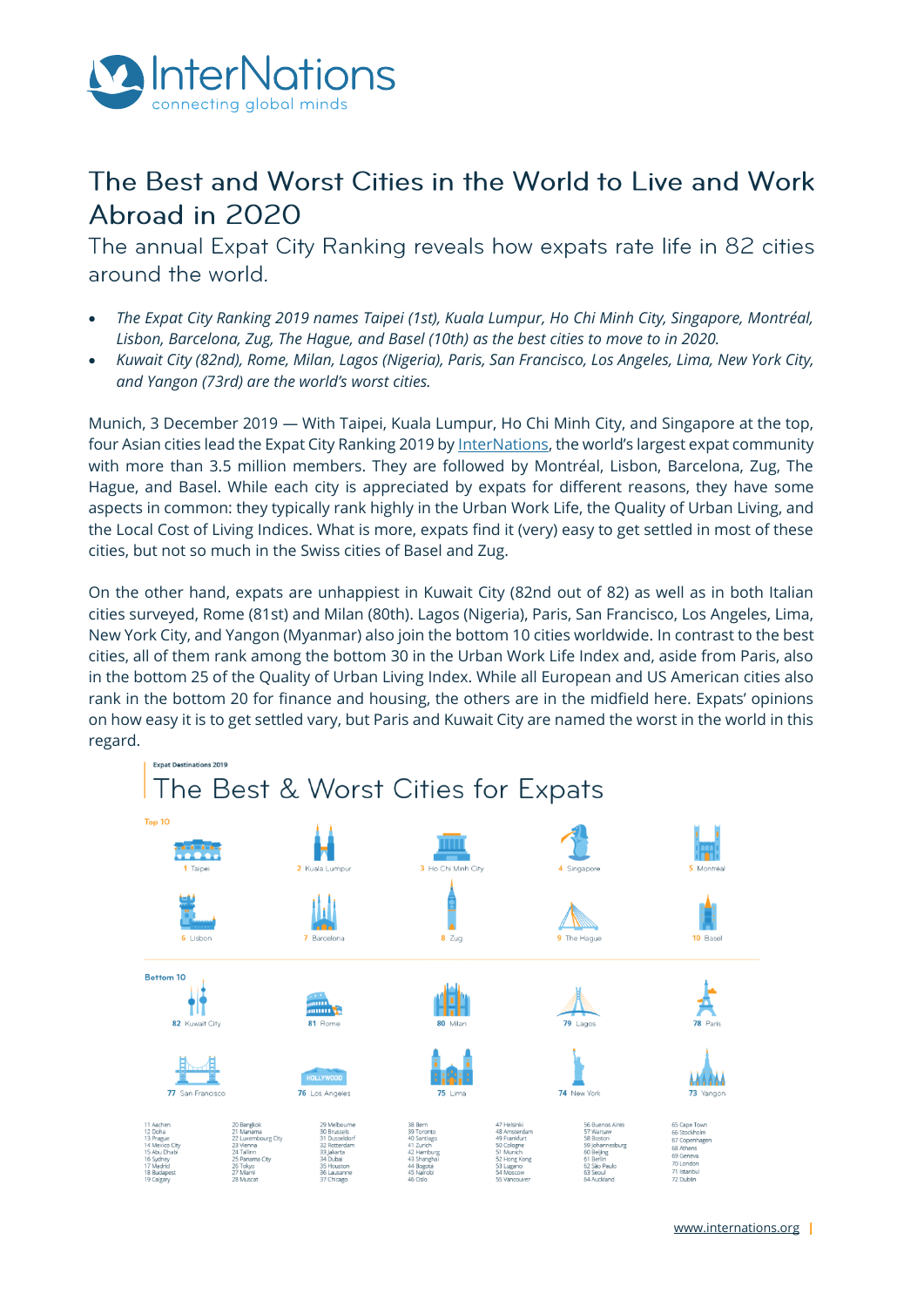

Th[e Expat City Ranking](https://www.internations.org/expat-insider/2019/the-best-and-worst-cities-for-expats-39894) is based on the annual *Expat Insider* survey by InterNations, which is with more than 20,000 respondents in 2019 one of the most extensive surveys about living and working abroad. In 2019, 82 cities around the globe are analyzed in the survey, offering in-depth information about five areas of expat life: Quality of Urban Living, Getting Settled, Urban Work Life, Finance & Housing, and Local Cost of Living. Taken together, the first four areas make up the Expat City Ranking, which reveals the best and worst cities to move to in 2020.

## The Best Cities to Move To in 2020

## **1. Taipei**

For the second year in a row, Taiwan's capital claims the top position as the best city to live in as an expat. Expats are particularly happy with Taipei's high quality of life, ranking the city third worldwide, preceded only by Tokyo, Japan (2nd) and Zug, Switzerland (1st). Almost all expats (98%) are satisfied with the local transportation (vs. 70% globally), and a vast majority (94%) is happy with the availability of healthcare in the city (vs. 73% globally). Taiwan's capital is also one of the leading cities regarding finance and housing as well as the local cost of living, ranking fourth worldwide for both indices. Around seven in ten expats appreciate the local cost of living (71% vs. 43% globally) and are satisfied with their financial situation (69% vs. 57% globally). *"The cost of living in Taiwan is cheaper compared to Japan, Korea, and Hong Kong, for example,"* says an expat from India. "*And Taiwan's health insurance and safety are what make it attractive to me."* In fact, 96% of expats say they feel safe in Taipei, compared to 81% globally.

Taipei performs just slightly worse in terms of work life (20th) and getting settled (18th). The latter is mainly due to expats struggling with the local language (50th), since the city is still voted among the top 10 for local friendliness (4th) and friends and socializing (9th). Four in five respondents (80%) find the local residents generally friendly (vs. 64% globally), and two in three (67%) are happy with their social life (vs. 55% globally).

## **2. Kuala Lumpur**

While Kuala Lumpur ranks second in the Expat City Ranking 2019 overall, it is voted the world's easiest city to get settled as an expat. Three in four expats (75%) feel at home in Kuala Lumpur (vs. 64% globally), and 69% are happy with their social life (vs. 55% globally). Language also does not seem to be a problem, as 92% find it easy to live in the city without speaking the local language (vs. 47% globally). "*It is easy to blend in with the culture, the food, and the people,"* explains an expat from India, *"and the language is not a problem if one can speak English.*" When it comes to the Local Cost of Living (2nd) and Finance & Housing (2nd) Indices, expats do not complain either: close to four in five (78%) are satisfied with the local cost of living (vs. 43% globally), and 75% find housing affordable (vs. 36% globally). A British expat states that Kuala Lumpur is "*easy on the wallet, easy to travel to/from*" and names the *"availability of nice places to live at reasonable cost*" as a bonus as well.

Expats' satisfaction with the work life is mixed, ranking Kuala Lumpur 26th worldwide in the respective index. "*The work prospects for foreigners, especially the ones educated in Malaysia, are getting smaller within these borders,"* explains a Bangladeshi expat. While expats are satisfied with their jobs in general (5th), they are not happy with the local career opportunities (50th). Just 47% of respondents rate the latter positively, which is slightly below the global average (51%).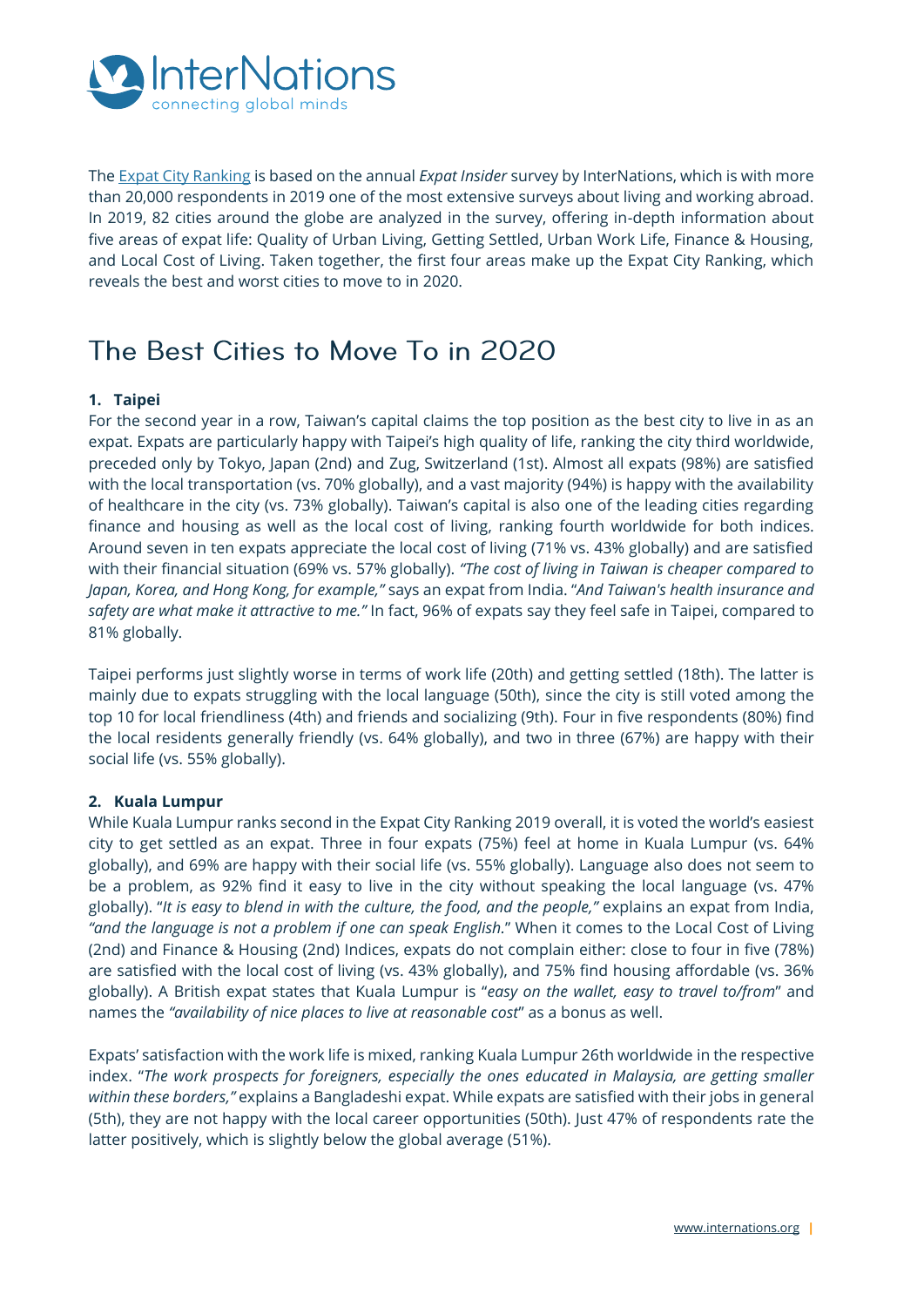

## **3. Ho Chi Minh City**

Coming in third worldwide, Ho Chi Minh City ranks well in all areas of the Expat City Ranking besides the Quality of Urban Living Index (63rd). With close to nine in ten expats (87%) saying that it is easy to find housing (vs. 50% globally), and 77% being happy with their financial situation (vs. 57% globally), the city tops the ranking in the Finance & Housing Index for the second year running. The same is true for the Local Cost of Living Index (1st), with 81% rating this factor positively (vs. 43% globally). Ho Chi Minh City is also popular for its thriving work life (3rd), only beaten by Prague, Czechia (2nd) and Aachen, Germany (1st) in the respective index. Expats are particularly happy with their jobs in general (79% vs. 64% globally), the local career opportunities (68% vs. 51% globally), and their working hours (75% vs. 62% globally). What is more, Ho Chi Minh City comes in third worldwide for both the Local Friendliness and Friends & Socializing subcategories. When asked what they like about Ho Chi Minh City, a Philippine respondent replies: "*It is easy to deal and work with the people here, and the cost of living is good.*" In addition, 88% of expats find the locals friendly towards foreign residents (vs. 64% globally).

The only blind spot seems to be the quality of life in the city (63rd), particularly when it comes to the quality of the environment (73rd). Almost half the survey participants (47%) rate the latter negatively (vs.17% globally). "*I do not like the dirty streets, the bad environment management, the missing awareness about plastic, but also the very bad garbage management. Everyone throws their waste on the streets,*" a German expat complains. Lastly, expats are also unhappy with the local leisure activities (68th) and transportation options (64th).

### **4. Singapore**

Not only compared to all Asian cities in the Expat City Ranking 2019, but also worldwide, Singapore stands out in terms of safety. In fact, every respondent in Singapore (100%) rates their personal safety positively (vs. 81% globally), and the vast majority (88%) is also satisfied with the political stability (vs. 61% globally). What is more, almost all (99%) are happy with the transportation infrastructure (vs. 70% globally), landing Singapore in the top 10 cities for the Quality of Urban Living Index overall (9th). The same is true for the Getting Settled Index (7th): expats find it easy to get used to the local culture (77% vs. 62% globally), to make new friends (58% vs. 45% globally), and are happy with their social life (67% vs. 55% globally).

While Singapore also ranks well in the Finance & Housing Index (15th), the local cost of living (54th) seems to be a disadvantage. More than half the survey participants (52%) are unhappy with this factor (vs. 38% globally), and a South African expat explains: "*The high costs of basic needs such as healthcare makes it difficult, as well as the high transport costs when traveling by car or taxi.*" Within the Urban Work Life Index (40th), work-life balance (61th) is Singapore's weakest area: close to a quarter of expats (23%) are unhappy with their working hours (vs. 19% globally). "*I feel strong pressure at work, and everything is planned and pre-shaped,*" a Swiss expatriate complains. This may also be why 24% of expats worry about their job security, compared to 21% globally. Expats, however, are very content with the state of Singapore's economy (90% vs. 66% globally).

## **5. Montréal**

Ranking 5th out of 82 in the Expat City Ranking 2019 survey, Montréal outranks the other Canadian cities in several areas: it is the best Canadian city in the Urban Work Life (10th worldwide), Local Cost of Living (11th), and Finance & Housing (8th) Indices. In the latter, it even ranks fifth worldwide in the Housing subcategory: more than three in five expats (62%) rate the affordability of housing positively (vs. 36% globally), and almost four in five (79%) say it is easy for expats to find housing (vs. 50%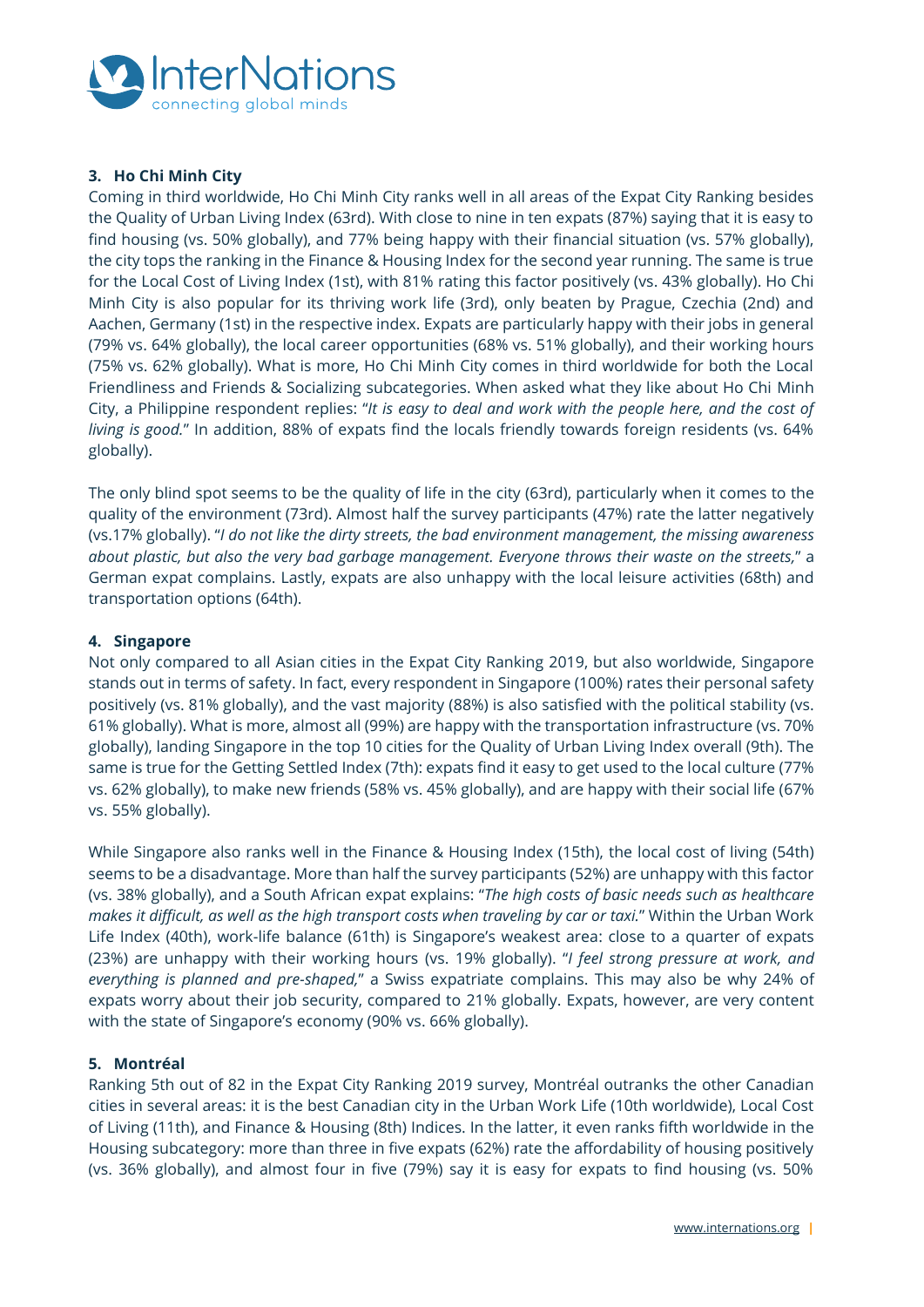

globally). When asked about their favorite aspect of living in Montréal, one Dutch expat mentions the *"living accommodation"*, while another from the USA states *"affordability"*. In fact, Montréal ranks 33rd for expats' satisfaction with their financial situation (61% happy vs. 57% globally), while Toronto (79th) and Vancouver (80th) land in the bottom 5 worldwide.

In terms of work life, almost two-thirds of expats (65%) rate the local career opportunities positively (vs. 51% globally). Montréal also ranks third in the Work-Life Balance subcategory — only beaten by. Beyond working life, expats enjoy the local leisure options available in Montréal (9th), and a Mexican expat shares that there are *"lots of activities all year long."* In spite of this, Montréal only ranks 41st in the Quality of Urban Living Index, as, for example, 22% are not content with the availability of healthcare in the city (vs. 13% globally) and 48% of expats are unhappy with the local climate and weather (vs. 23% globally). *"The weather is a hassle"*, says an expat from Brazil, and *"winter is too long and cold",* according to a Venezuelan expat.

#### **6. Lisbon**

Ranking 6th out of 82 cities in the Expat City Ranking 2019, Lisbon has been voted among the top 10 cities worldwide for getting settled (6th) and the quality of life (10th). Expats feel very welcome in Lisbon (3rd) as almost four in five (79%) think it is easy to get used to the local culture (vs. 62% globally). It may help that 88% of expats are satisfied with their socializing and leisure activities (vs. 65% globally), and another 90% find the Portuguese people generally friendly (vs. 68% globally). One expat mentions *"the quality of the social relationships,"* when asked what they like best about life in Lisbon. In fact, 69% of expats in Lisbon are happy with their social life (vs. 55% globally). In the Quality of Urban Living Index, expats are not only happy with Lisbon's local leisure options (10th) but also with the local climate and weather (3rd) — only Miami (2nd) and Barcelona (1st) do better in this regard. Lastly, more than nine in ten expats (92%) rate the quality of the environment positively (vs. 71% globally), and one Canadian respondent emphasizes *"the geographical beauty"* of Lisbon.

On the downside, Lisbon ranks low in the Urban Work Life Index (50th). In terms of local career opportunities, it even ends up among the bottom 10 cities worldwide (73rd). An expat from Ukraine states that *"career prospects are slow, and the level of income is lower in comparison to other EU countries"*, while another expat from Russia dislikes the local *"job opportunities and salary"*. The city also ranks below average for job security (57th) and the state of the local economy (55th), but expats are happy with their work-life balance (13th): 74% rate this factor positively, compared to 60% worldwide.

#### **7. Barcelona**

Ranking 7th out of 82 cities in the Expat City Ranking 2019, Barcelona is even voted the world's best city in the Leisure & Climate subcategory: Nearly every expat is happy with the local climate (98% vs. 59% globally) and the local leisure options in the city (95% vs. 74% globally). There are "*lots of social activities, cultural activities, and art"*, sums up a US American expat. Barcelona also ranks among the top 10 in the Health & Environment subcategory (9th), as, for example, 88% of expats are satisfied with the availability of healthcare in the city (vs. 73% globally). What is more, Barcelona ranks 13th in the Getting Settled Index. Over three in four expats (77%) feel at home in the city (vs. 64% globally), and 73% are happy with their social life (vs. 55% globally). Not only do expats find it easy to get used to the local culture (77% vs. 62% globally), but three in five (60%) also find it easy to make friends in Barcelona (vs. 45% globally).

However, expats in Barcelona are less happy with the work life (42nd) and with finance and housing (42nd): more than half (55%) find housing unaffordable (vs. 44% globally), and one in three (33%) says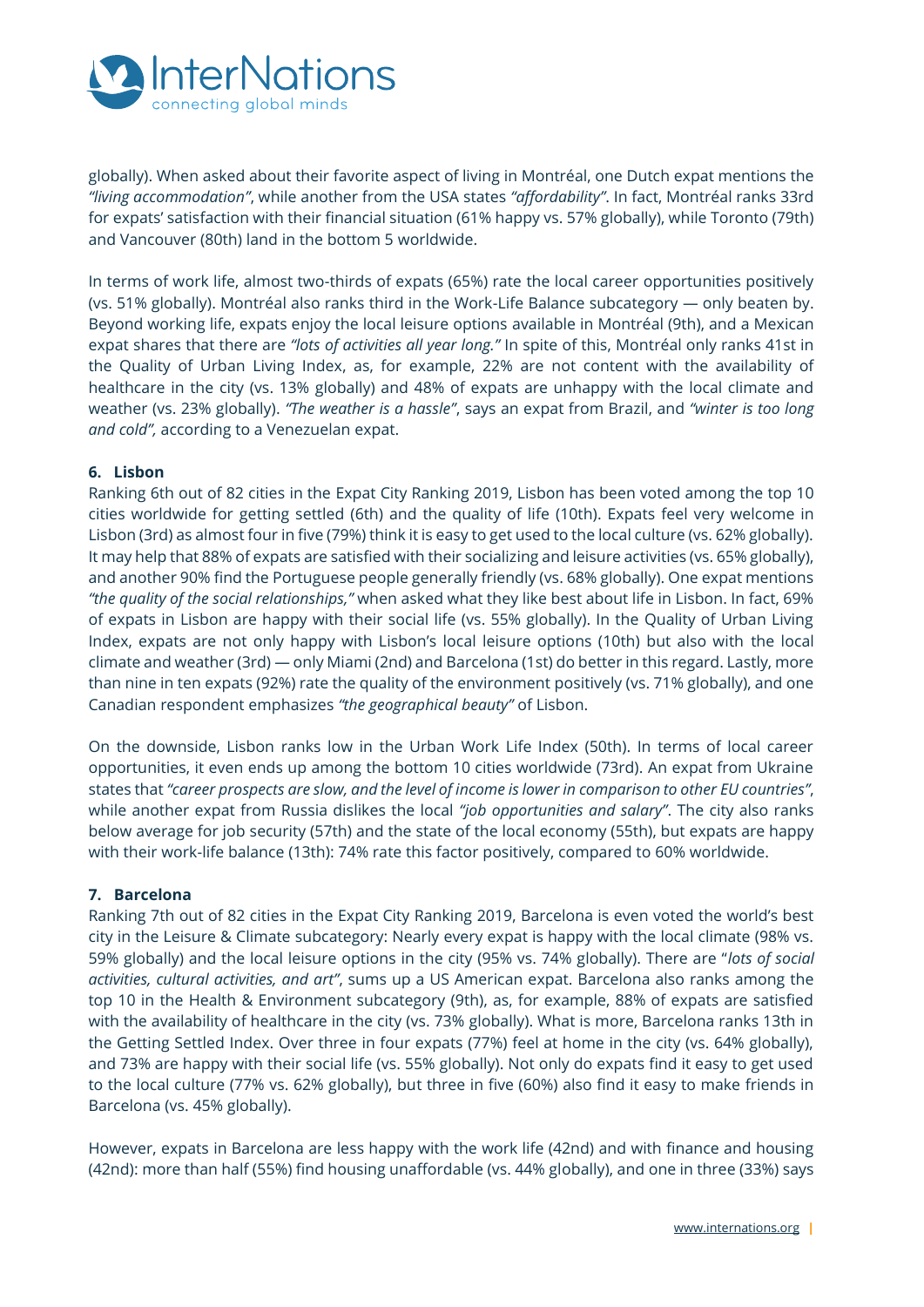

that it is hard for expats to find housing, which is just around the global average (32%).

### **8. Zug**

Zug is not only the highest-rated city in Switzerland, but it also offers the world's best quality of life. In fact, not one respondent in Zug is dissatisfied with the local transportation (vs. 19% negative answers globally), the quality of the environment (vs. 17% globally), or their personal safety (vs. 9% globally). The majority of expats in Zug is also satisfied with the availability (87% vs. 73% globally) and quality (82% vs. 65% globally) of healthcare in the city.

What is more, Zug is the only Swiss city that places among the top 10 in the Urban Work Life Index (5th). Close to seven in ten are satisfied with their work-life balance (67% vs. 60% globally) and working hours (69% vs. 62% globally). Expats even rank Zug first in the world for the state of the local economy (91% happy vs. 66% globally). However, the city ranks a mediocre 44th out of 82 for job security. In fact, almost a quarter of expats (24%) do not feel secure in their employment (vs. 21% globally).

While Zug manages to rank ahead of other Swiss cities, expats still struggle to feel settled in. The city places 58th in the Getting Settled Index, with 35% of respondents saying that they find it hard to get used to the local culture (vs. 20% globally), making it Zug's worst-rated area. "*I find that making friends is extremely difficult, and I am a very social person,*" shares a Canadian expat. In fact, 31% of expats feel that people in Zug are unfriendly towards foreign residents (vs. 19% globally).

### **9. The Hague**

Coming in 9th place out of 82 cities in the Expat City Ranking 2019, The Hague performs particularly well in the Urban Work Life Index (13th). Expats even vote The Hague among the top 10 worldwide in the Job Security subcategory (5th): nearly seven in ten (69%) are specifically satisfied with their job security (vs. 59% globally), and 88% rate the state of the local economy positively (vs. 66% globally). While the city also ranks well for work-life balance (20th), it comes in only 55th place for local career opportunities. When asked to share what they dislike most about life in The Hague, a British expat mentions *"limited career opportunities in my specialized career,"* and a Bulgarian expat shares: *"I cannot find a better and higher paid job."* In fact, 29% are unhappy with their career opportunities (vs. 27% globally), which is the highest share out of the three Dutch cities surveyed. On the other hand, The Hague is by far the best Dutch city in the Finance & Housing Index (24th). In the Finance subcategory, it comes 11th, compared to Rotterdam in 42nd and Amsterdam in 46th place. In fact, seven in ten expats (70%) are generally satisfied with their financial situation (vs. 57% globally).

Overall, The Hague also ranks a good 27th in the Quality of Urban Living Index, but lands in the bottom 10 worldwide for the local climate and weather (78th) alongside Amsterdam (76th). Close to three in five expats (56%) rate this factor negatively (vs. 23% globally), and one Turkish expat lists the *"weather conditions"* as one of the worst features of living in The Hague. The city also ranks the highest out of the three Dutch cities in the Health & Environment subcategory (37th), with 81% of expats enjoying the quality of the environment (vs. 71% globally).

## **10. Basel**

Basel ranks 10th out of 82 cities in the Expat City Ranking, with expats rating the quality of life very highly (6th). They are particularly happy with their personal safety (93% vs. 81% globally), the local transportation system (98% vs. 70% globally), and the quality of the environment (93% vs. 71% globally). A Belgian expat particularly enjoys the city's "*central location, the good transportation systems, and the mountains".*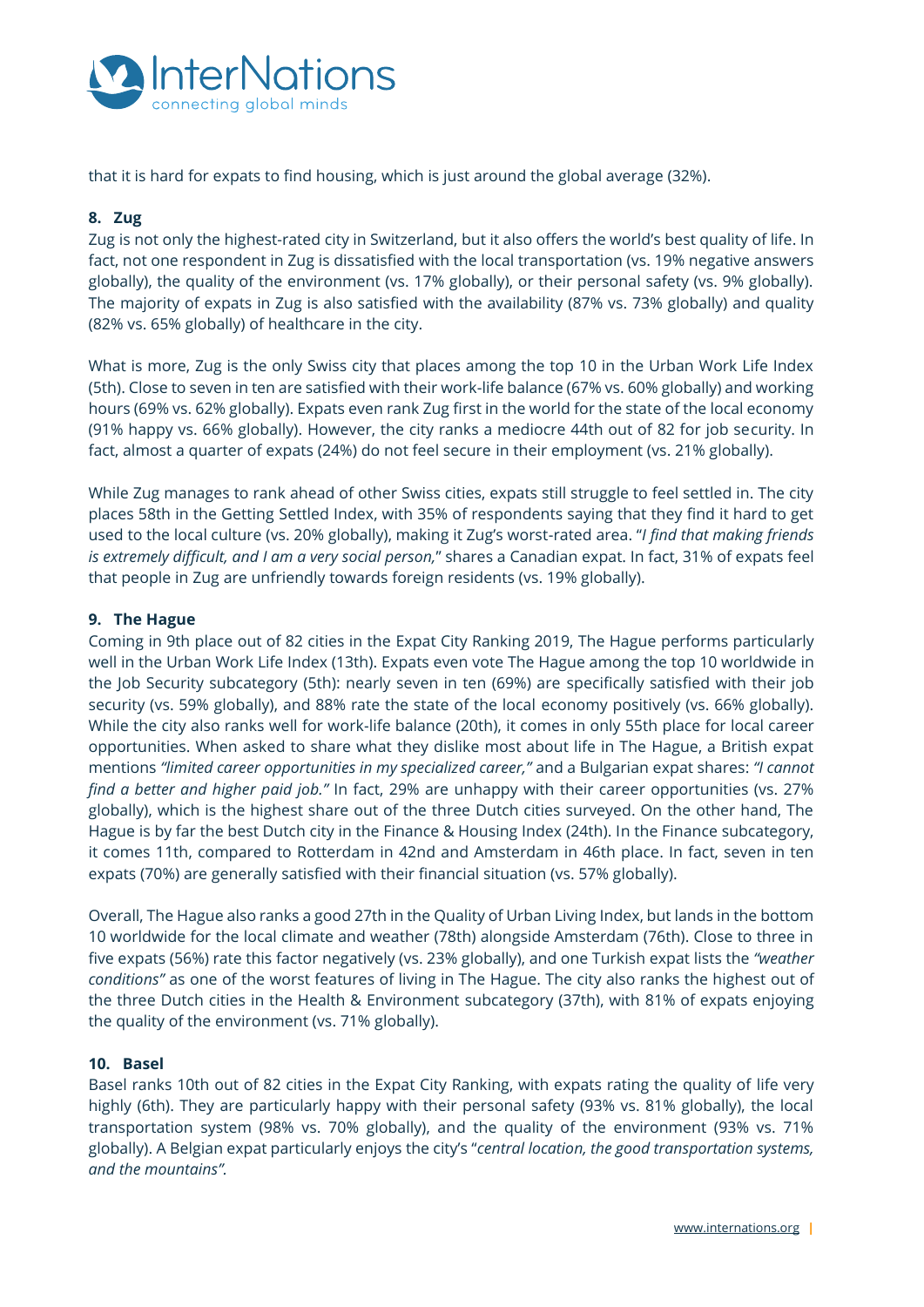

However, following the trend across all Swiss cities, expats find it difficult to get settled (62nd). Exactly three in ten (30%) struggle to get used to the local culture (vs. 20% globally), and 28% do not feel at home (vs. 21% globally). This leaves Basel with a low 71st place in the Feeling Welcome subcategory. Additionally, the city ranks 63rd in both the Local Friendliness and Friends & Socializing subcategories. *"The locals are not really open to making friends,"* states an expat from Venezuela*. "This makes integration more difficult."* She seems to be not alone with her views, as 28% of expats describe the attitude towards foreign residents as generally unfriendly (vs. 19% globally), and 35% are unhappy with their social life in Basel (vs. 27% globally).

Out of all Swiss cities surveyed, Basel ranks best in both the Finance & Housing Index (14th) and the Local Cost of Living Index (43rd). While 42% of expats are unhappy with the local cost of living (vs. 38% globally), 78% are still satisfied with their financial situation (vs. 57% globally). What is more, 46% find housing in Basel affordable (vs. 36% globally), and around half (50%) say it is easy for expats to find housing, which is about the same share as the global average (50%).

# The Worst Cities to Move To in 2020

## **82. Kuwait City**

Kuwait City ranks 82nd out of 82 cities in the Expat City Ranking 2019, coming in last place both among the GCC cities and in the global ranking. In contrast to the other cities in the GCC States, Kuwait City's worst performing area is the Getting Settled Index (82nd), for which it comes last in all subcategories of the index, aside from the Local Language subcategory. Almost three in five respondents (57%) feel that the local residents are unfriendly towards foreigners (vs. 19% globally), 62% struggle to find new friends (vs. 35% globally), and 57% are unhappy with their social life (vs. 27% globally). "*Local citizens are not friendly,*" remarks an Indian expat. "*There is no respect for expats in this country.*" Kuwait City, like most other GCC cities, also does badly in the Quality of Urban Living Index, ranking 81st, ahead of only Lagos, Nigeria (82nd). It is the world's worst-rated city for leisure activities (62% unhappy vs. 12% globally) and for the local climate and weather (67% unhappy vs. 23% globally). More than three in five expats (61%) are also dissatisfied with the local transportation (vs. 19% globally), and Kuwait City has the worst-rated quality of environment, with 58% unhappy with this factor (vs. 17% globally).

Another weakness of Kuwait City is its work life, for which it ranks 79th worldwide, ahead of only Istanbul (80th), Athens (81st), and Rome (82nd). Over a third of expats (34%) is dissatisfied with their job in general (vs. 19% globally), and two in five (40%) are unhappy with the local career opportunities (vs. 27% globally). Kuwait City also has the worst-rated work-life balance worldwide, with 38% of expats rating this factor negatively (vs. 21% globally). A British expat dislikes the "*long working hours and sixday weeks,"* adding that "*the Kuwaiti attitude towards foreign workers, especially low paid workers, is poor*". One redeeming factor is Kuwait City's ranking in the Finance subcategory, for which it comes seventh worldwide, with 71% of expats satisfied with their financial situation (vs. 57% globally). However, this may not mean much if 55% of respondents are unhappy with the local cost of living (vs. 38% globally).

#### **81. Rome**

Rome is again voted the worst European city for expats, placing 81st out of 82 cities in the Expat City Ranking 2019, only ahead of Kuwait City on a global scale. Similar to Milan, Rome's biggest weakness is the Urban Work Life Index, in which it ranks last worldwide for the second time running. One out of three expats in Rome (33%) is dissatisfied with their current job (vs. 19% globally), and two-thirds (67%)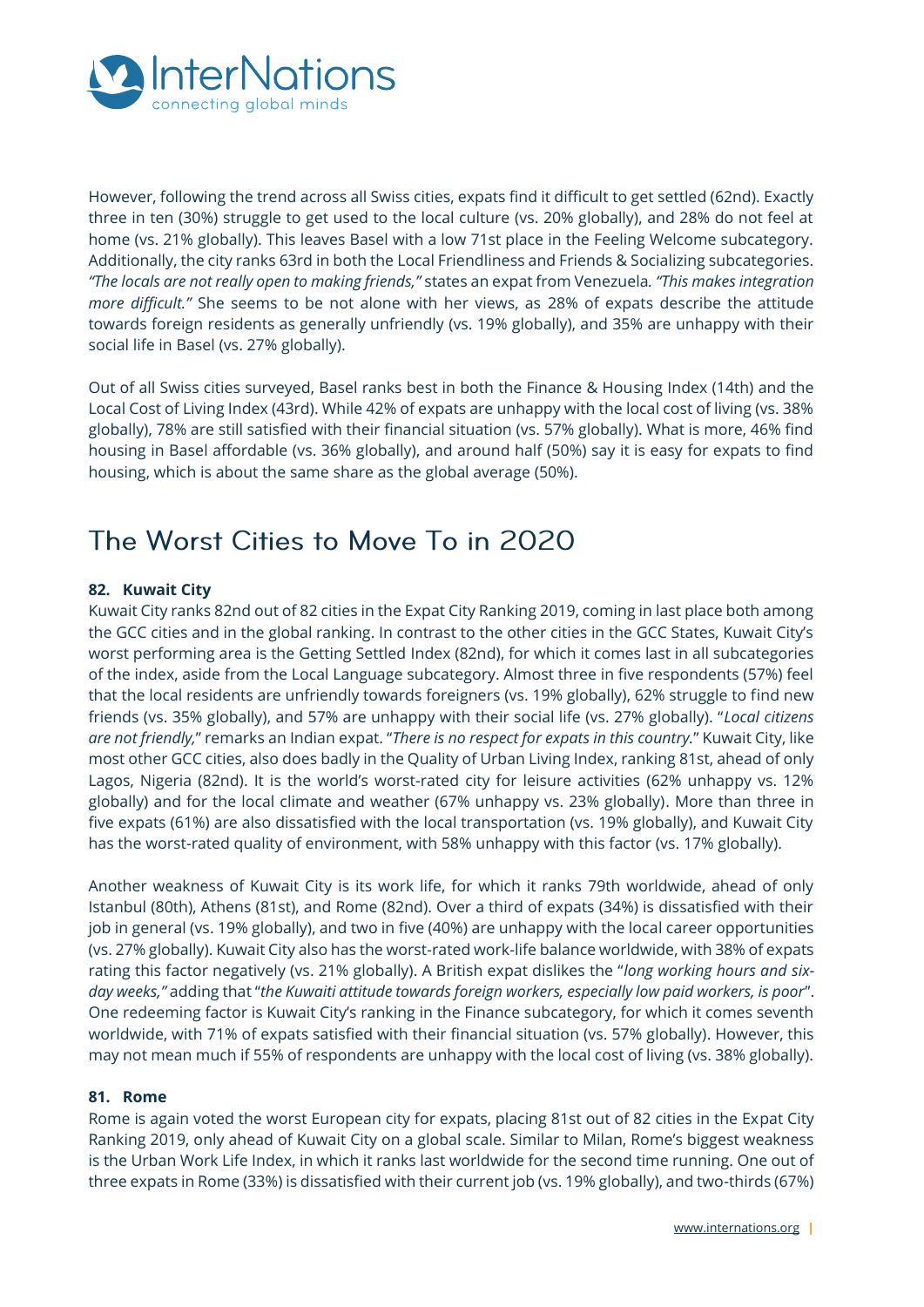

are unhappy with the local career opportunities (vs. 27% globally). Over half the expats in Rome (54%) do not judge their job security favorably (vs. 21% globally), and 62% rate the state of the local economy negatively, more than four times the global average (15%). "*It is difficult to find a job here,*" an expat from Turkey explains. In fact, just over a third of expats (36%) feel their disposable income is *more* than what they need to cover their daily expenses (vs. 49% globally), and less than half (44%) are happy with their financial situation (vs. 57% globally). A Spanish expat comments that "*the cost of living is too expensive and salaries in general are low*".

Also similar to Milan, Rome is criticized by expats for its poor political stability, with less than a quarter (24%) being content with the current situation (vs. 61% globally). Yet where public transportation in Milan does not do too badly, nearly two in three expats in Rome (63%) are dissatisfied with the available services (vs. 19% globally). However, Rome does trump Milan in terms of local weather: 92% of expats enjoy the local climate (vs. 59% globally), with over half (55%) giving it the best possible rating (vs. 23% globally). "*It is a gorgeous country, life is pleasant, the weather is nice, and the food is delicious,*" a Spanish expat thinks.

### **80. Milan**

Milan comes third to last, in 80th place out of 82 cities, ranking low across the board in the Expat City Ranking 2019. The city performs particularly poorly in the Urban Work Life Index (77th), ranking among the bottom 10 in all its subcategories. It is even the world's worst-rated city in terms of job satisfaction, with only 47% of expats in Milan being happy with their job in general (vs. 64% globally). What is more, around three in ten are displeased with their job security (29% unhappy vs. 21% globally), their working hours (30% vs. 19% globally), and their work life balance (29% vs. 21% globally). All the hard work does not seem to pay off as nearly two in five expats (39%) are dissatisfied with their financial situation, too (vs. 26% globally). A German expat complains about the "*bad balance between income and cost of living*", and the majority of expats seems to agree: less than a quarter (23%) are satisfied with the local cost of living (vs. 43% globally).

While the shares of expats satisfied with the local transportation in Milan (74% happy vs. 70% globally) and the local weather (61% vs. 59% globally) are slightly above the global average, the city still ranks only 60th in the Quality of Urban Living Index. One major reason for this is its low ranking for political stability (75th), as only 25% of expats rate this factor positively. This is not only below the global average (61%) but also worse than last year (44%). "*The political situation is changing,"* a Polish expat observes*. "Foreigners now have more problems to register, use healthcare, and buy a house!"* Maybe this is one reason why expats also feel less at home in Milan, with the city ranking in the bottom 10 (75th) for this factor. Just about half the expats in Milan (53%) say they feel at home in the city, compared to 64% globally.

## **79. Lagos (Nigeria)**

Lagos ranks among the worst cities for expats in the world, only better than Milan (80th), Rome (81st), and Kuwait City (82nd) in the Expat City Ranking 2019. The Nigerian city is even voted the worst in the Quality of Urban Living Index. Aside from the local climate and weather (40th), Lagos can be found among the bottom 10 for each factor within this index. Expats are especially unhappy with the local transportation (75% negative ratings vs. 19% globally), the political stability (55% vs. 17% globally), and their personal safety (38% vs. 9% globally). "*There is no safety,"* says a Russian expat, *"and no proper public transport is available.*" The availability of healthcare is another weak area (60% unhappy vs. 13% globally), and the same is true for the quality of the environment (55% vs. 17% globally). While not ranking last in the world, Lagos is also still one of the worst cities in the Urban Work Life Index (75th).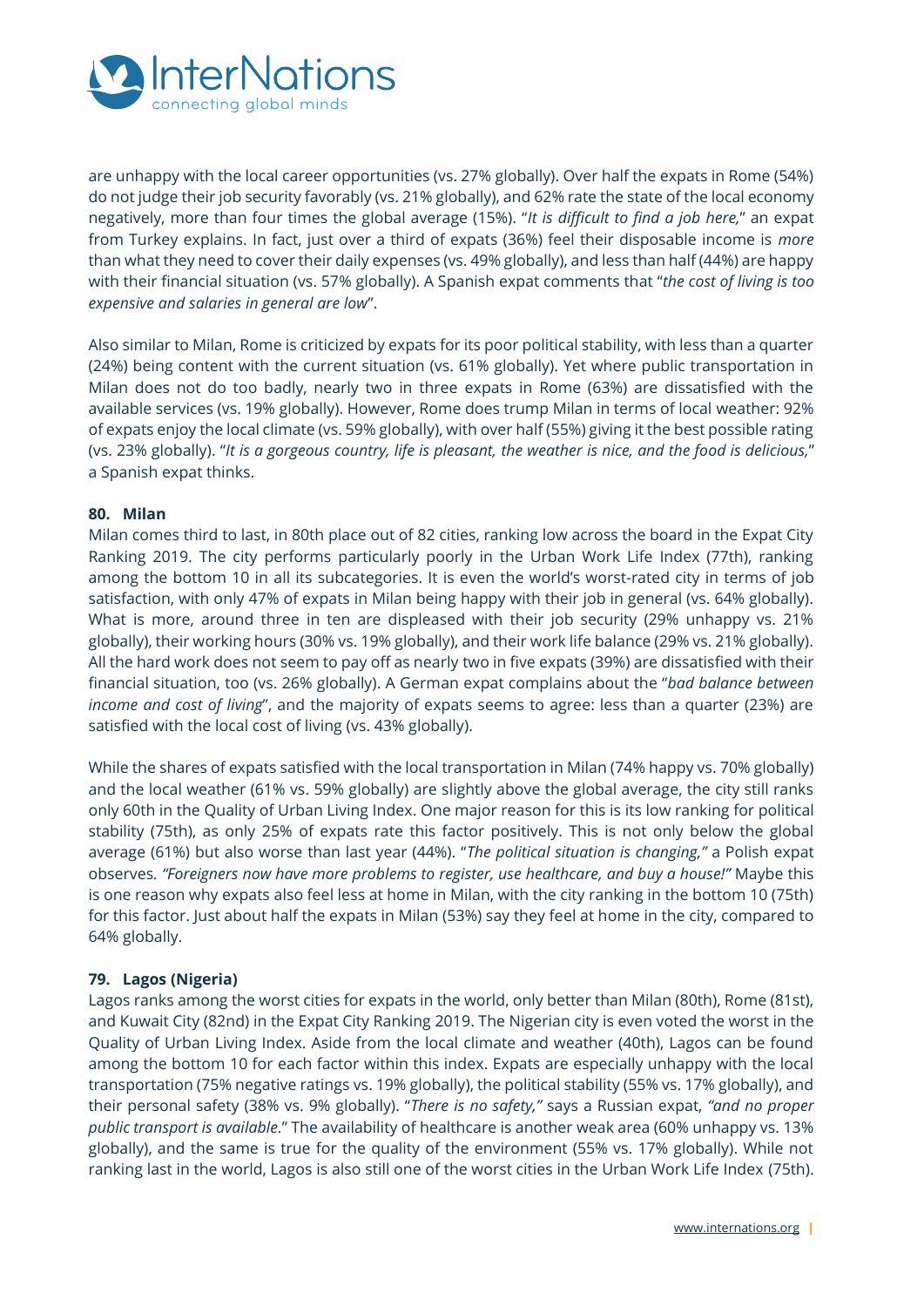

More than half the expats (54%) rate the state of the local economy negatively (vs. 15% globally), and 37% are unhappy with the local career prospects (vs. 27% globally).

On the other hand, Lagos is one of the top 5 cities worldwide for making friends (5th). More than three in five respondents (62%) agree that making friends is easy (vs. 45% globally), and an equal share (62%) is also happy with their social life (vs. 55% globally). It might help that the people in Lagos are generally perceived as friendly (70% vs. 64% globally), and that it is easy to live in the city without speaking the local language (81% happy vs. 47% globally).

#### **78. Paris**

Placing 78th out of 82 cities, Paris ranks among the bottom 5 cities for expats in the Expat City Ranking 2019. The Getting Settled Index (81st) is Paris's worst area, coming ahead of only Kuwait City (82nd). Close to two in five expats (39%) find the Parisians generally unfriendly (vs. 19% globally), and an Australian expat bemoans the *"lack of good friends*". In fact, 52% find it hard to make friends (vs. 35% globally), and 34% are unhappy with their social life (vs. 27% globally). Paris is also one of the world's worst cities in the Finance & Housing Index (79th), only better than Vancouver (80th), San Francisco (81st), and Dublin (82nd). Two-thirds of expats (67%) say that it is hard to find housing (vs. 32% globally), and 76% consider it unaffordable (vs. 44% globally). "*Everything is just so expensive,"* says an expat from Portugal, *"from housing to food and basic items"*. In fact, 67% are unhappy with the local cost of living in general (vs. 38% globally).

Paris's best-ranked index is the Quality of Urban Living Index, where it still only comes in 43rd place. Expats are happy with the availability of healthcare (84% positive ratings vs. 73% globally) but not so much with the quality of environment (26% unhappy vs. 17% globally). While the city also ranks well for local leisure options (24th), the same cannot be said for personal safety (66th). In fact, 17% of expats say they feel unsafe in Paris, compared to 9% globally.

#### **77. San Francisco**

San Francisco is not only the worst US American city in the eyes of expats, at 77th place out of 82 cities in the Expat City Ranking 2019, but it is also the world's worst city when it comes to the local cost of living (82nd) and the affordability of housing (82nd). It may therefore be unsurprising that 38% of expats in San Francisco are generally unsatisfied with their financial situation (vs. 26% globally), and one Peruvian expat explicitly points out that *"prices in San Francisco are very high"*.

On a more positive note, San Francisco comes second in the world for local career opportunities, only beaten by Boston. One Canadian expat praises the city's *"unmatched career opportunities".* But these opportunities seem to come at a price: San Francisco is ranked low for job security (78th), work-life balance (78th), and working hours (80th). In fact, 35% of expats are unhappy with the latter (vs. 19% globally), and only those living in Seoul (81st) and Istanbul (82nd) are less satisfied. On the other hand, local residents in San Francisco are said to be the friendliest towards expats within the USA (10th worldwide), though this does not seem to help when it comes to finding new friends (44th). One Peruvian expat shares the difficulties with *"finding true friends"* as their main dislike of living in San Francisco, and a Brazilian expat explains that *"people are friendly towards foreigners, but that is about it, they do not become your close friends".* In fact, 31% of expats find it hard to make new friends in the city (vs. 35% globally).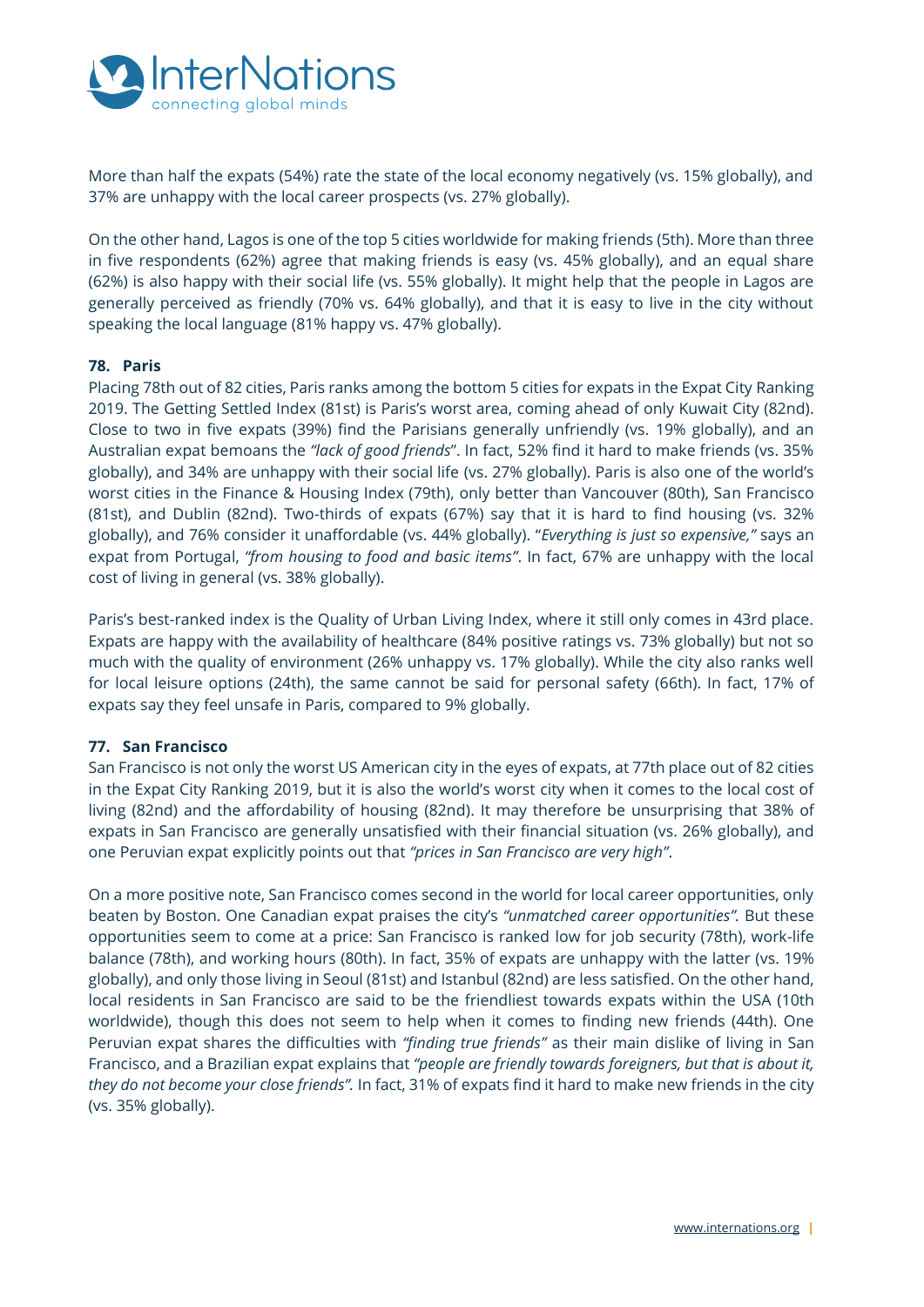

### **76. Los Angeles**

Los Angeles ranks in the bottom 10 cities in the Expat City Ranking 2019 (76th), and expats do not have many positives to share. However, the city is definitely loved for its local climate and weather (4th) — only beaten by Lisbon (3rd), Miami (2nd), and Barcelona (1st). *"Weather in LA is the best!"*, says an expat from Brazil*.* 

On the downside, Los Angeles is voted one of the worst cities for local transportation (80th), alongside Houston (81st) and Lagos, Nigeria (82nd). The over-reliance on cars and the *"heavy traffic"* are often mentioned by expats as some of the city's downsides. Exactly two-thirds (66%) rate the local transportation negatively (vs. 19% globally). Also, Los Angeles is ranked as one of the world's most expensive cities in general (73rd) as well as for housing specifically (75th). More than three-quarters of expats (76%) find it difficult to afford housing (vs. 44% globally), and 39% are unhappy with their financial situation (vs. 26% globally). It does not get any better in terms of work life (68th): in the respective index, expats are the least satisfied with their job security (76th) and working hours (75th). Maybe the latter also contributes to the fact that 35% are unhappy with their social life (vs. 27% globally). Los Angeles even ranks worst for this aspect among all US American cities featured (62nd). One British expat finds that there is a *"lack of a real community",* while another from Russia points out that *"it is very difficult to make friends".* 

#### **75. Lima**

Coming in 75th out of 82 cities in the Expat City Ranking 2019, Lima is the only Central and South American city in the bottom 10. The city ranks worst in the Quality of Urban Living Index (79th), only ahead of Yangon (80th), Kuwait City (81st), and Lagos, Nigeria (82nd). Almost three in five respondents (57%) are unhappy with local transportation (vs. 19% globally), and close to three in ten (29%) worry about their personal safety (vs. 9% globally). A Belgian expat complains about "*general insecurity, poor public transport, and expensive healthcare"*. In fact, around a fifth of expats (19%) is unhappy with the availability of healthcare (vs. 13% globally), and 40% rate the quality of the environment negatively (vs. 17% globally).

The situation does not look a lot better in the Urban Work Life Index (70th): expats are particularly unhappy with their working hours (30% negative responses vs. 19% globally), the state of the local economy (19% vs. 15% globally), and the local career prospects (34% vs. 27% globally). However, Lima ranks among the top 25 cities worldwide in the Local Cost of Living (18th) and the Finance & Housing Indices (25th). In fact, more than half the respondents (52%) are happy with the cost of living (vs. 43% globally), and 45% find housing affordable (vs. 36% globally). An expat from the USA likes how the "*every day expenses are much more affordable,*" though only a below-average 44% state that their disposable household income is more than enough to cover daily costs (vs. 49% globally). Housing at least seems to not only be cheap but also easy to find, as 68% of expats rate its availability positively (vs. 50% globally).

#### **74. New York City**

New York City finds itself in the bottom 10 cities of the Expat City Ranking 2019 (74th). It performs poorly in most subcategories and is even placed in the bottom 10 for finance (73rd), health & environment (75th), work-life balance (76th), and local cost of living (81st). For the latter, New York only ranks ahead of one other US American city, San Francisco. Around six in seven expats (86%) rate the local cost of living in New York negatively (vs. 38% globally), and over three in ten (31%) even describe it as *very* bad (vs. 8% globally).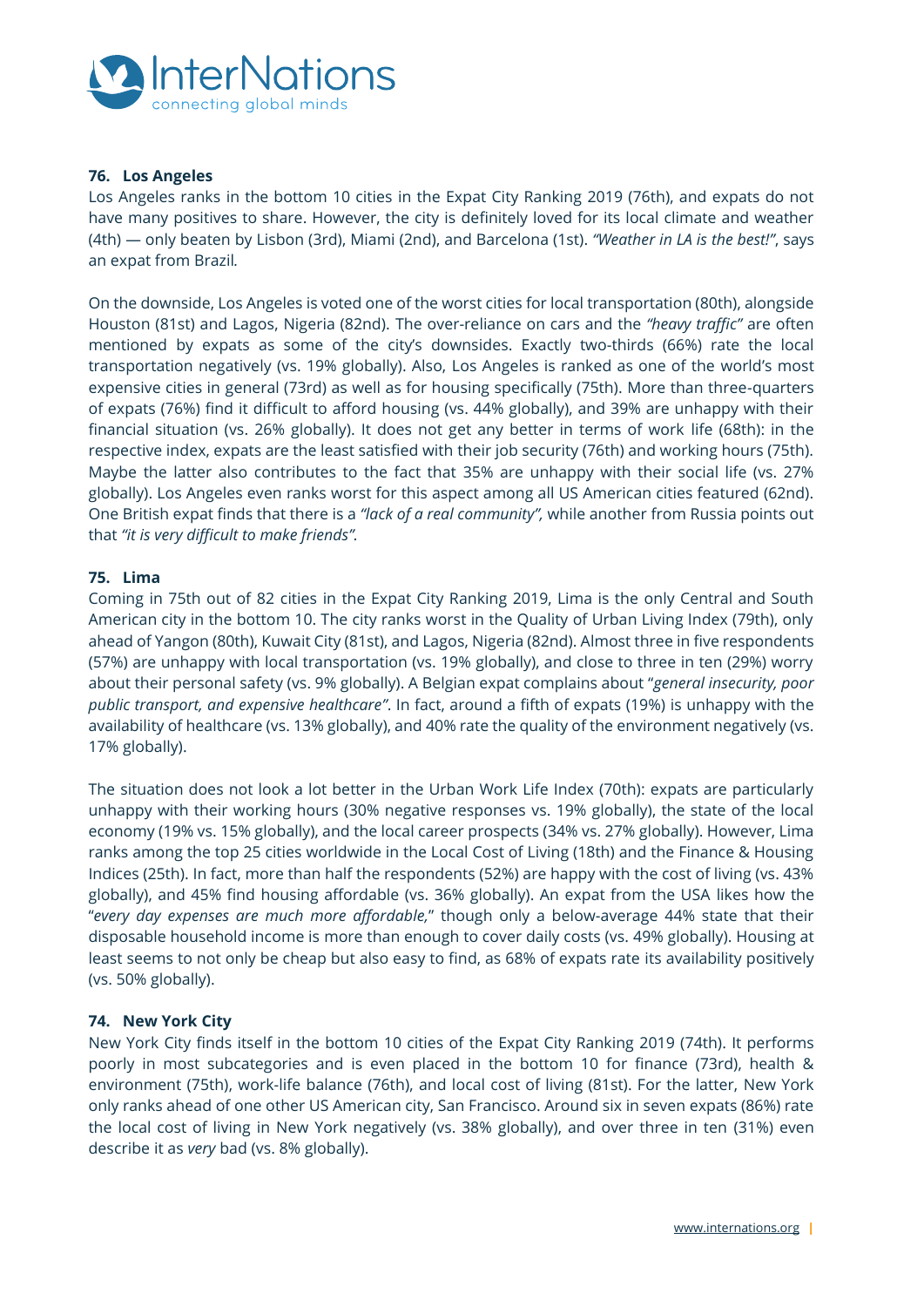

The Getting Settled Index (42nd) is New York's best ranking index — although it still receives the worst result among all US American cities featured in the Expat City Ranking here. Exactly two-thirds of expats (66%) find it easy to get used to the local culture (vs. 62% globally), and 68% describe the people in New York as friendly towards expats (vs. 64% globally). Additionally, 86% of expats enjoy the local leisure options in the city (vs. 74% globally), ranking New York 13th worldwide but behind Miami (11th) in the USA. *"There is always something going on in New York,"* says an expat from Austria, *"the options for social and entertainment are unparalleled."* 

## **73. Yangon**

In 73rd place, Yangon is the only Asian city that ranks among the bottom 10 in the world. On the upside, Yangon's locals seem to be one of the expat-friendliest worldwide: six in seven survey participants (86%) report that people are friendly towards foreign residents (vs. 64% globally), and an even higher share (88%) find them generally friendly (vs. 64% globally), positioning the city second worldwide in the Local Friendliness subcategory, just after Muscat. "*Myanmar people are good and very easy to work with,*" says an expat from Sri Lanka. While this seems to help with making new friends (25th), expats still struggle to feel at home (53rd) and to adapt to the local culture (55th). Only 54% of expats find it easy to get used to Yangon's culture (vs. 62% globally). Expats are happier with the local cost of living (19th): 54% rate this factor positively (vs. 43% globally), and 70% are happy with their financial situation (vs. 57% globally).

While Yangon also ranks low in the Urban Work Life Index (62nd), it is the Quality of Urban Living Index (80th) that puts it far behind other cities. "*I do not like the poor healthcare system,"* says a South Korean expat. In fact, more than half of the survey participants are not satisfied with the available healthcare (54% vs. 13% globally) or the local transportation in Yangon (52% vs. 19% globally), and 31% rate the local leisure options negatively (vs.12% globally).

## **About the Expat City Ranking 2019**

The [Expat City Ranking](https://www.internations.org/expat-insider/2019/the-best-and-worst-cities-for-expats-39894) is based on the annual *[Expat Insider](https://www.internations.org/expat-insider/)* survey by InterNations. For the survey, more than 20,000 expatriates representing 178 nationalities and living in 187 countries or territories provided information on various aspects of expat life. In addition to their satisfaction with life in their host country, respondents were also invited to share their opinions on the city they are currently living in.

Participants were asked to rate more than 25 different aspects of urban life abroad on a scale of one to seven. The rating process emphasized the respondents' personal satisfaction with these aspects and considered both emotional topics as well as more factual aspects with equal weight. The respondents' ratings of the individual factors were then bundled in various combinations for a total of 13 subcategories, and their mean values were used to draw up four topical indices: Quality of Urban Living, Getting Settled, Urban Work Life, and Finance & Housing. These were further averaged in order to rank 82 cities worldwide. In 2019, the top 10 cities for expats are Taipei, Kuala Lumpur, Ho Chi Minh City, Singapore, Montréal, Lisbon, Barcelona, Zug, The Hague, and Basel. The survey also includes a Local Cost of Living Index, which does, however, not factor into the overall ranking to avoid overrepresenting financial aspects.

For a city to be featured in the Expat City Ranking 2019, a sample size of at least 50 survey participants per city was required.